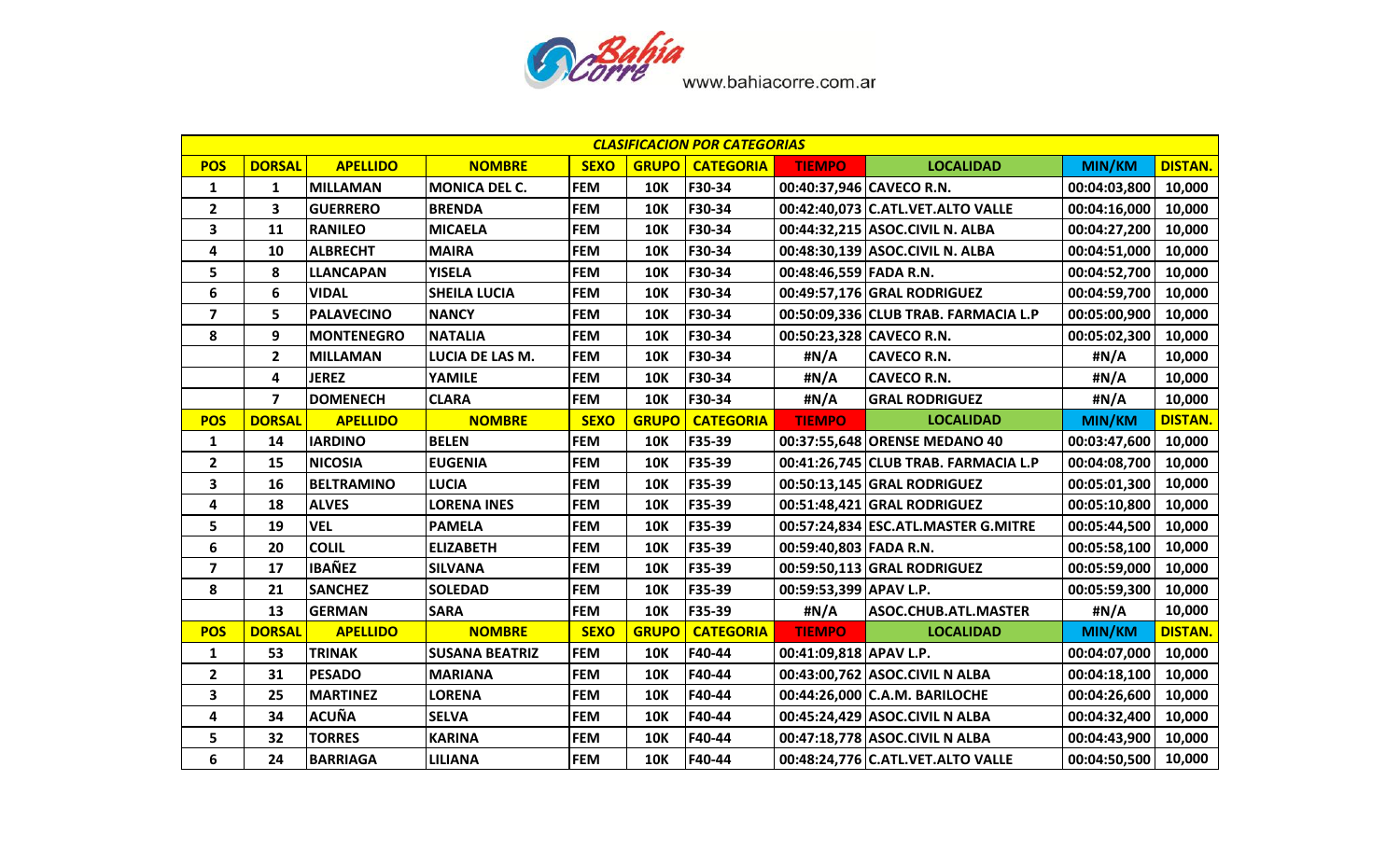

| $\overline{\mathbf{z}}$ | 26            | <b>ANCAVIL</b>     | <b>GABRIELA</b>       | <b>FEM</b>  | 10K          | F40-44           |                          | 00:48:38,942 C.A.M. BARILOCHE        | 00:04:51,900  | 10,000         |
|-------------------------|---------------|--------------------|-----------------------|-------------|--------------|------------------|--------------------------|--------------------------------------|---------------|----------------|
| 8                       | 29            | <b>MORALES</b>     | <b>MIRTA</b>          | <b>FEM</b>  | <b>10K</b>   | F40-44           | 00:49:04,467 APAV L.P.   |                                      | 00:04:54,400  | 10,000         |
| 9                       | 23            | <b>MONTERO</b>     | <b>CYNTIA</b>         | <b>FEM</b>  | <b>10K</b>   | F40-44           | 00:52:59,424 CAVECO R.N. |                                      | 00:05:17,900  | 10,000         |
| 10                      | 28            | <b>ROMERO</b>      | <b>KARINA</b>         | <b>FEM</b>  | <b>10K</b>   | F40-44           | 00:56:28,023 FADA R.N.   |                                      | 00:05:38,800  | 10,000         |
| 11                      | 27            | <b>PALACIO</b>     | <b>YESICA</b>         | <b>FEM</b>  | <b>10K</b>   | F40-44           |                          | 01:01:48,000 CLUB TRAB. FARMACIA L.P | 00:06:10,800  | 10,000         |
|                         | 1030          | <b>RIOS</b>        | <b>PAOLA ANDREA</b>   | <b>FEM</b>  | <b>10K</b>   | F40-44           | #N/A                     | <b>APAV L.P.</b>                     | #N/A          | 10,000         |
|                         | 33            | <b>ACEVEDO</b>     | <b>ADA</b>            | <b>FEM</b>  | <b>10K</b>   | F40-44           | #N/A                     | <b>ASOC.CIVIL N ALBA</b>             | #N/A          | 10,000         |
| <b>POS</b>              | <b>DORSAL</b> | <b>APELLIDO</b>    | <b>NOMBRE</b>         | <b>SEXO</b> | <b>GRUPO</b> | <b>CATEGORIA</b> | <b>TIEMPO</b>            | <b>LOCALIDAD</b>                     | <b>MIN/KM</b> | <b>DISTAN.</b> |
| $\mathbf{1}$            | 39            | <b>CALDERERO</b>   | <b>ROSANA</b>         | <b>FEM</b>  | <b>10K</b>   | F45-49           |                          | 00:41:22,328 ASOC.CHUB.ATL.MASTER    | 00:04:08,200  | 10,000         |
| $\mathbf{2}$            | 42            | <b>MARTINEZ</b>    | <b>ROSANA</b>         | <b>FEM</b>  | <b>10K</b>   | F45-49           |                          | 00:42:59,905 C.A.M.BARILOCHE         | 00:04:18,000  | 10,000         |
| 3                       | 38            | <b>BARRIONUEVO</b> | <b>IRIS</b>           | <b>FEM</b>  | <b>10K</b>   | F45-49           |                          | 00:43:24,885 ASOC.CHUB.ATL.MASTER    | 00:04:20,500  | 10,000         |
| 4                       | 37            | <b>GOMEZ</b>       | <b>BEATRIZ</b>        | <b>FEM</b>  | <b>10K</b>   | F45-49           |                          | 00:44:06,961 C.ATL.VET.ALTO VALLE    | 00:04:24,700  | 10,000         |
| 5                       | 41            | <b>AGUILAR</b>     | <b>MARIA</b>          | <b>FEM</b>  | <b>10K</b>   | F45-49           | 00:46:37,762 CAVECO R.N. |                                      | 00:04:39,800  | 10,000         |
| 6                       | 50            | <b>RODRIGUEZ</b>   | <b>ROSA</b>           | <b>FEM</b>  | <b>10K</b>   | F45-49           | 00:47:09,888 FADA R.N.   |                                      | 00:04:43,000  | 10,000         |
| $\overline{\mathbf{z}}$ | 47            | <b>CEVOLI</b>      | <b>ESTELA MARIS</b>   | <b>FEM</b>  | <b>10K</b>   | F45-49           | 00:49:07,142 FADA R.N.   |                                      | 00:04:54,700  | 10,000         |
| 8                       | 52            | <b>VILLAR</b>      | <b>MONICA</b>         | <b>FEM</b>  | <b>10K</b>   | F45-49           | 00:49:18,324 APAV L.P.   |                                      | 00:04:55,800  | 10,000         |
| 9                       | 45            | <b>AEDO</b>        | <b>ELIZABETH</b>      | <b>FEM</b>  | <b>10K</b>   | F45-49           | 00:49:35,677 FADA R.N.   |                                      | 00:04:57,600  | 10,000         |
| 10                      | 48            | <b>CURRUMAN</b>    | <b>NELBA NOEMI</b>    | <b>FEM</b>  | <b>10K</b>   | F45-49           | 00:50:13,094 FADA R.N.   |                                      | 00:05:01,300  | 10,000         |
| 11                      | 40            | <b>ORTIZ</b>       | <b>NORMA A.</b>       | <b>FEM</b>  | <b>10K</b>   | F45-49           | 00:52:08,288 CAVECO R.N. |                                      | 00:05:12,800  | 10,000         |
| 12                      | 44            | <b>NUÑEZ</b>       | <b>ROSA RAMONA</b>    | <b>FEM</b>  | <b>10K</b>   | F45-49           |                          | 00:52:50,666 GRAL RODRIGUEZ          | 00:05:17,100  | 10,000         |
| 13                      | 55            | <b>INSULSA</b>     | <b>BEATRIZ</b>        | <b>FEM</b>  | <b>10K</b>   | F45-49           |                          | 00:53:33,892 ASOC.CIVIL N. ALBA      | 00:05:21,400  | 10,000         |
| 14                      | 56            | <b>PIERANTONI</b>  | <b>MARTINA</b>        | <b>FEM</b>  | <b>10K</b>   | F45-49           | 00:53:54,554 CAVECO R.N. |                                      | 00:05:23,500  | 10,000         |
| 15                      | 43            | <b>GUEVARA</b>     | <b>BEATRIZ</b>        | <b>FEM</b>  | <b>10K</b>   | F45-49           |                          | 00:54:33,162 CLUB TRAB. FARMACIA L.P | 00:05:27,300  | 10,000         |
| 16                      | 49            | <b>PALACIOS</b>    | <b>PAULA</b>          | <b>FEM</b>  | <b>10K</b>   | F45-49           | 00:56:53,951 FADA R.N.   |                                      | 00:05:41,400  | 10,000         |
| 17                      | 54            | <b>BASSI</b>       | <b>PAULA</b>          | <b>FEM</b>  | 10K          | F45-49           | 01:00:08,305 APAV L.P.   |                                      | 00:06:00,800  | 10,000         |
| 18                      | 51            | <b>SOSA</b>        | <b>LILIANA</b>        | <b>FEM</b>  | <b>10K</b>   | F45-49           | 01:03:58,526 FADA R.N.   |                                      | 00:06:23,900  | 10,000         |
| 19                      | 46            | <b>ALAN</b>        | <b>MARIA FERNANDA</b> | <b>FEM</b>  | <b>10K</b>   | F45-49           | 01:08:17,000 FADA R.N.   |                                      | 00:06:49,700  | 10,000         |
|                         | 36            | <b>BUSTAMANTE</b>  | <b>KARINA</b>         | <b>FEM</b>  | <b>10K</b>   | F45-49           | #N/A                     | <b>CAVECO R.N.</b>                   | #N/A          | 10,000         |
| <b>POS</b>              | <b>DORSAL</b> | <b>APELLIDO</b>    | <b>NOMBRE</b>         | <b>SEXO</b> | <b>GRUPO</b> | <b>CATEGORIA</b> | <b>TIEMPO</b>            | <b>LOCALIDAD</b>                     | MIN/KM        | <b>DISTAN.</b> |
| 1                       | 64            | <b>OSMAN</b>       | <b>MARIBEL</b>        | <b>FEM</b>  | <b>10K</b>   | F50-54           | 00:40:43,135 CAVECO R.N. |                                      | 00:04:04,300  | 10,000         |
| $\mathbf{2}$            | 61            | <b>HELMSAUER</b>   | <b>RAQUEL</b>         | <b>FEM</b>  | <b>10K</b>   | F50-54           | 00:47:40,949 TANDIL      |                                      | 00:04:46,100  | 10,000         |
| 3                       | 67            | <b>GIMENEZ</b>     | <b>GLADYS</b>         | <b>FEM</b>  | <b>10K</b>   | F50-54           |                          | 00:49:53,149 GRAL RODRIGUEZ          | 00:04:59,300  | 10,000         |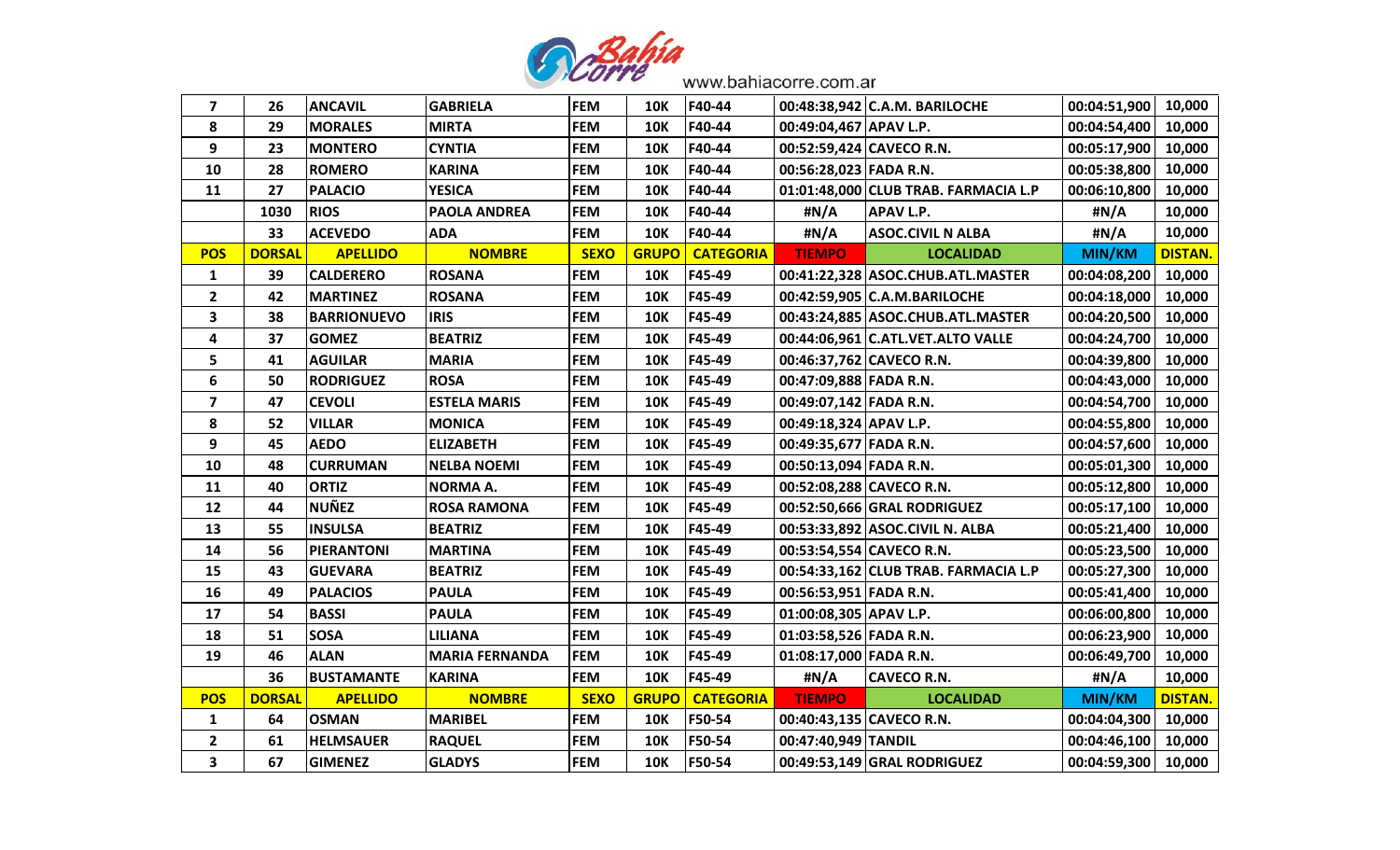

| 4                       | 68            | <b>JAIMOVITCH</b> | <b>NANCY</b>          | <b>FEM</b>  | <b>10K</b>   | F50-54           |                        | 00:50:19,027 GRAL RODRIGUEZ          | 00:05:01,900        | 10,000         |
|-------------------------|---------------|-------------------|-----------------------|-------------|--------------|------------------|------------------------|--------------------------------------|---------------------|----------------|
| 5                       | 59            | <b>QUINTREMAN</b> | <b>MIRIAN G.</b>      | <b>FEM</b>  | <b>10K</b>   | F50-54           |                        | 00:51:17,098 C.ATL.VET.ALTO VALLE    | 00:05:07,700        | 10,000         |
| 6                       | 65            | <b>CHUERI</b>     | <b>ADRIANA</b>        | <b>FEM</b>  | <b>10K</b>   | F50-54           |                        | 00:51:41,167 C.A.M.BARILOCHE         | 00:05:10,100        | 10,000         |
| $\overline{\mathbf{z}}$ | 63            | <b>MUÑOZ</b>      | <b>LAURA ELENA</b>    | <b>FEM</b>  | <b>10K</b>   | F50-54           |                        | 00:56:26,101 CAVECO R.N.             | 00:05:38,600        | 10,000         |
| 8                       | 62            | <b>VIDAL</b>      | <b>ANA</b>            | <b>FEM</b>  | <b>10K</b>   | F50-54           |                        | 00:56:29,239 ASOC.CHUB.ATL.MASTER    | 00:05:38,900        | 10,000         |
| 9                       | 60            | <b>MUÑOZ</b>      | <b>MARIA ELENA</b>    | <b>FEM</b>  | <b>10K</b>   | F50-54           |                        | 00:59:11,528 C.ATL.VET.ALTO VALLE    | 00:05:55,200        | 10,000         |
| 10                      | 66            | <b>KLUND</b>      | <b>MARIELA</b>        | <b>FEM</b>  | <b>10K</b>   | F50-54           |                        | 01:00:10,453 CLUB TRAB. FARMACIA L.P | 00:06:01,000        | 10,000         |
| 11                      | 58            | <b>RIEDINGER</b>  | <b>ANA MARIA</b>      | <b>FEM</b>  | <b>10K</b>   | F50-54           |                        | 01:04:00,000 CAVECO R.N.             | 00:06:24,000        | 10,000         |
| 12                      | 69            | <b>MORALES</b>    | <b>PATRICIA</b>       | <b>FEM</b>  | <b>10K</b>   | F50-54           | 01:09:54,000 APAV L.P. |                                      | 00:06:59,400        | 10,000         |
|                         | 70            | <b>MACHADO</b>    | <b>SANDRA</b>         | <b>FEM</b>  | <b>10K</b>   | F50-54           | #N/A                   | <b>ASOC.CIVIL N ALBA</b>             | #N/A                | 10,000         |
| <b>POS</b>              | <b>DORSAL</b> | <b>APELLIDO</b>   | <b>NOMBRE</b>         | <b>SEXO</b> | <b>GRUPO</b> | <b>CATEGORIA</b> | <b>TIEMPO</b>          | <b>LOCALIDAD</b>                     | MIN/KM              | <b>DISTAN.</b> |
| $\mathbf{1}$            | 72            | <b>CLAUSEN</b>    | <b>ANDREA</b>         | <b>FEM</b>  | <b>10K</b>   | F55-59           |                        | 00:48:19,117 C.ATL.VET.ALTO VALLE    | 00:04:49,900        | 10,000         |
| $\mathbf{2}$            | 77            | <b>RAMIREZ</b>    | <b>ESTER</b>          | <b>FEM</b>  | <b>10K</b>   | F55-59           | 00:54:29,433 FADA R.N. |                                      | 00:05:26,900        | 10,000         |
| 3                       | 81            | <b>AGUILERA</b>   | <b>INES FRANCISCA</b> | <b>FEM</b>  | <b>10K</b>   | F55-59           | 00:54:30,427 APAV L.P. |                                      | 00:05:27,000        | 10,000         |
| 4                       | 82            | <b>BUDUBA</b>     | <b>CLAUDIA</b>        | <b>FEM</b>  | <b>10K</b>   | F55-59           | 00:54:35,610 APAV L.P. |                                      | 00:05:27,600        | 10,000         |
| 5                       | 76            | <b>COMPANY</b>    | <b>YOLANDA</b>        | <b>FEM</b>  | <b>10K</b>   | F55-59           |                        | 00:55:08,044 CAVECO R.N.             | 00:05:30,800        | 10,000         |
| 6                       | 80            | <b>VILLEGAS</b>   | <b>MARTA</b>          | <b>FEM</b>  | <b>10K</b>   | F55-59           | 00:56:29,247 APAV L.P. |                                      | 00:05:38,900        | 10,000         |
| $\overline{\mathbf{z}}$ | 79            | <b>NOGUERA</b>    | <b>MIRTA</b>          | <b>FEM</b>  | <b>10K</b>   | F55-59           | 00:56:54,140 APAV L.P. |                                      | 00:05:41,400        | 10,000         |
| 8                       | 75            | <b>PISCO</b>      | <b>JOSEFA</b>         | <b>FEM</b>  | <b>10K</b>   | F55-59           |                        | 00:59:43,087 CAVECO R.N.             | 00:05:58,300        | 10,000         |
| 9                       | 83            | <b>HUAYQUIAN</b>  | <b>ZULEMA</b>         | <b>FEM</b>  | <b>10K</b>   | F55-59           |                        | 01:02:35,839 ASOC CIVIL N ALBA       | 00:06:15,600        | 10,000         |
| 10                      | 73            | <b>ESCALANTE</b>  | <b>DANIELA</b>        | <b>FEM</b>  | <b>10K</b>   | F55-59           |                        | 01:04:16,180 ASOC.CHUB.ATL.MASTER    | 00:06:25,600        | 10,000         |
| 11                      | 74            | <b>MONTIEL</b>    | <b>IRMA</b>           | <b>FEM</b>  | <b>10K</b>   | F55-59           |                        | 01:04:50,000 CAVECO R.N.             | 00:06:29,000        | 10,000         |
| 12                      | 78            | <b>CHIHUAY</b>    | <b>EMMA</b>           | <b>FEM</b>  | <b>10K</b>   | F55-59           | 01:06:11,000 FADA R.N. |                                      | 00:06:37,100        | 10,000         |
| <b>POS</b>              | <b>DORSAL</b> | <b>APELLIDO</b>   | <b>NOMBRE</b>         | <b>SEXO</b> | <b>GRUPO</b> | <b>CATEGORIA</b> | <b>TIEMPO</b>          | <b>LOCALIDAD</b>                     | MIN/KM              | <b>DISTAN.</b> |
| $\mathbf{1}$            | 86            | <b>DULFANO</b>    | <b>SANDRA</b>         | <b>FEM</b>  | <b>10K</b>   | F60-64           |                        | 00:47:16,328 ASOC.CHUB.ATL.MASTER    | 00:04:43,600        | 10,000         |
| $\overline{2}$          | 90            | <b>GONZALES</b>   | <b>NELIDA</b>         | <b>FEM</b>  | <b>10K</b>   | F60-64           | 01:00:08,837 FADA R.N. |                                      | 00:06:00,900        | 10,000         |
| 3                       | 88            | <b>AGRELO</b>     | <b>MARIA LUZ</b>      | <b>FEM</b>  | <b>10K</b>   | F60-64           | 01:07:33,000 FADA R.N. |                                      | 00:06:45,300        | 10,000         |
| 4                       | 85            | <b>VELARDEZ</b>   | <b>GRACIELA</b>       | <b>FEM</b>  | <b>10K</b>   | F60-64           |                        | 01:08:25,000 CBAM B.BLANCA           | 00:06:50,500        | 10,000         |
| 5                       | 87            | <b>FUENTES</b>    | <b>SUSANA</b>         | <b>FEM</b>  | <b>10K</b>   | F60-64           |                        | 01:09:21,000 CAVECO R.N.             | 00:06:56,100        | 10,000         |
| 6                       | 89            | <b>ELIFONSO</b>   | <b>MERCEDES</b>       | <b>FEM</b>  | <b>10K</b>   | F60-64           | 01:28:18,000 FADA R.N. |                                      | 00:08:49,800        | 10,000         |
| <b>POS</b>              | <b>DORSAL</b> | <b>APELLIDO</b>   | <b>NOMBRE</b>         | <b>SEXO</b> | <b>GRUPO</b> | <b>CATEGORIA</b> | <b>TIEMPO</b>          | <b>LOCALIDAD</b>                     | MIN/KM              | <b>DISTAN.</b> |
| $\mathbf{1}$            | 92            | GUINGUIN          | <b>NORMA</b>          | <b>FEM</b>  | <b>10K</b>   | F65-69           |                        | 00:48:33,366 CAVECO R.N.             | 00:04:51,300 10,000 |                |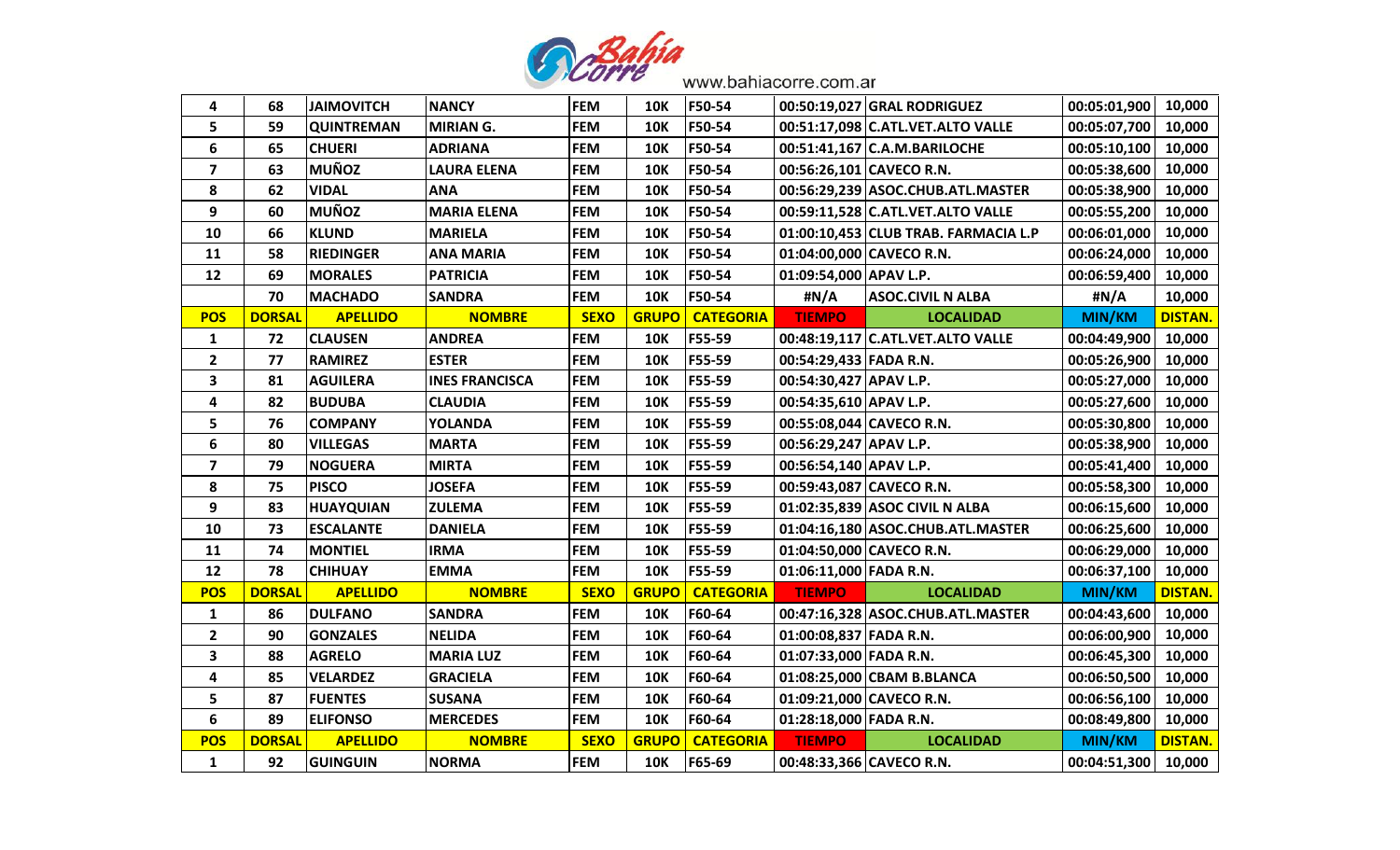

| $\mathbf{2}$            | 93            | <b>PRESTA</b>     | <b>SUSANA</b>   | <b>FEM</b>   | <b>10K</b>   | F65-69           |                        | 00:56:11,031 GRAL RODRIGUEZ          | 00:05:37,100  | 10,000         |
|-------------------------|---------------|-------------------|-----------------|--------------|--------------|------------------|------------------------|--------------------------------------|---------------|----------------|
| 3                       | 94            | <b>OVIEDO</b>     | <b>DORA</b>     | <b>FEM</b>   | <b>10K</b>   | F65-69           | 00:59:54,193 APAV L.P. |                                      | 00:05:59,400  | 10,000         |
| <b>POS</b>              | <b>DORSAL</b> | <b>APELLIDO</b>   | <b>NOMBRE</b>   | <b>SEXO</b>  | <b>GRUPO</b> | <b>CATEGORIA</b> | <b>TIEMPO</b>          | <b>LOCALIDAD</b>                     | MIN/KM        | <b>DISTAN.</b> |
| $\mathbf{1}$            | 97            | <b>MICHELIS</b>   | <b>CATALINA</b> | <b>FEM</b>   | <b>10K</b>   | F70-74           | 00:40:02,623 APAV L.P. |                                      | 00:04:00,300  | 10,000         |
| $\mathbf{2}$            | 96            | <b>GHIANNI</b>    | <b>MARTA G.</b> | <b>FEM</b>   | <b>10K</b>   | F70-74           |                        | 00:53:10,690 CAVECO R.N.             | 00:05:19,100  | 10,000         |
| <b>POS</b>              | <b>DORSAL</b> | <b>APELLIDO</b>   | <b>NOMBRE</b>   | <b>SEXO</b>  | <b>GRUPO</b> | <b>CATEGORIA</b> | <b>TIEMPO</b>          | <b>LOCALIDAD</b>                     | MIN/KM        | <b>DISTAN.</b> |
| 1                       | 309           | <b>IRAOLA</b>     | <b>LAUTARO</b>  | <b>5MASC</b> | 5K           | M18-29           |                        | 00:18:05,000 CAVECO R.N.             | 00:03:37,000  | 5,000          |
| $\overline{2}$          | 305           | <b>TRIPAILAO</b>  | <b>JOAQUIN</b>  | 5MASC        | <b>5K</b>    | M18-29           | 00:20:31,000 VIEDMA    |                                      | 00:04:06,200  | 5,000          |
| 3                       | 311           | <b>SAEZ</b>       | <b>BRAIAN</b>   | 5MASC        | <b>5K</b>    | M18-29           |                        | 00:20:33,000 CAVECO R.N.             | 00:04:06,600  | 5,000          |
| 4                       | 302           | <b>MONTENEGRO</b> | <b>BENJAMIN</b> | 5MASC        | <b>5K</b>    | M18-29           |                        | 00:20:52,000 CAVECO R.N.             | 00:04:10,400  | 5,000          |
| 5                       | 313           | <b>LUNA</b>       | <b>ALEJO</b>    | 5MASC        | <b>5K</b>    | M18-29           | 00:20:55,000 ZAPALA    |                                      | 00:04:11,000  | 5,000          |
| 6                       | 300           | <b>PENCHULEF</b>  | <b>MAXIMO</b>   | 5MASC        | <b>5K</b>    | M18-29           |                        | 00:21:38,000 GRAL CONESA             | 00:04:19,600  | 5,000          |
| $\overline{\mathbf{z}}$ | 304           | <b>PROST</b>      | <b>MAXIMO</b>   | 5MASC        | <b>5K</b>    | M18-29           | 00:22:21,000 VIEDMA    |                                      | 00:04:28,200  | 5,000          |
| 8                       | 308           | <b>ITURRA</b>     | <b>NAZARENO</b> | 5MASC        | <b>5K</b>    | M18-29           |                        | 00:22:25,000 ASOC.CIVIL N .ALBA      | 00:04:29,000  | 5,000          |
| 9                       | 301           | <b>ZUNZUNEGUY</b> | <b>EXEQUIEL</b> | 5MASC        | <b>5K</b>    | M18-29           |                        | 00:22:27,000 CAVECO R.N.             | 00:04:29,400  | 5,000          |
| 10                      | 312           | <b>CHAZARRETA</b> | <b>ANDRES</b>   | 5MASC        | <b>5K</b>    | M18-29           |                        | 00:22:46,000 CAVECO R.N.             | 00:04:33,200  | 5,000          |
| 11                      | 306           | <b>MILIVINTI</b>  | <b>LAUTARO</b>  | 5MASC        | <b>5K</b>    | M18-29           |                        | 00:25:43,000 MILLA RUN B.BLANCA      | 00:05:08,600  | 5,000          |
| 12                      | 303           | <b>CALDERON</b>   | <b>PABLO</b>    | 5MASC        | <b>5K</b>    | M18-29           |                        | 00:27:33,000 AGRUP.AMISTAD           | 00:05:30,600  | 5,000          |
|                         | 307           | <b>JEREZ</b>      | <b>KALEB</b>    | 5MASC        | 5K           | M18-29           | #N/A                   | <b>CAVECO R.N.</b>                   | #N/A          | 5,000          |
|                         | 310           | <b>SCHROH</b>     | <b>DARIO</b>    | 5MASC        | <b>5K</b>    | M18-29           | #N/A                   | <b>CAVECO R.N.</b>                   | #N/A          | 5,000          |
|                         | 314           | <b>PEREZ</b>      | <b>LEANDRO</b>  | 5MASC        | <b>5K</b>    | M18-29           | #N/A                   | <b>VIEDMA</b>                        | #N/A          | 5,000          |
| <b>POS</b>              | <b>DORSAL</b> | <b>APELLIDO</b>   | <b>NOMBRE</b>   | <b>SEXO</b>  | <b>GRUPO</b> | <b>CATEGORIA</b> | <b>TIEMPO</b>          | <b>LOCALIDAD</b>                     | <b>MIN/KM</b> | <b>DISTAN.</b> |
| $\mathbf{1}$            | 141           | <b>MULLER</b>     | <b>JORGE</b>    | <b>MASC</b>  | <b>10K</b>   | M30-34           |                        | 00:33:38,883 CAVECO R.N.             | 00:03:21,900  | 10,000         |
| $\mathbf{2}$            | 110           | <b>FAUDA</b>      | <b>GUIDO</b>    | <b>MASC</b>  | <b>10K</b>   | M30-34           | 00:34:32,086 CORDOBA   |                                      | 00:03:27,200  | 10,000         |
| 3                       | 101           | <b>VEGA</b>       | <b>GASTON</b>   | <b>MASC</b>  | <b>10K</b>   | M30-34           |                        | 00:35:24,739 CAVECO R.N.             | 00:03:32,500  | 10,000         |
| 4                       | 115           | <b>CONTRERAS</b>  | <b>EXEQUIEL</b> | <b>MASC</b>  | <b>10K</b>   | M30-34           |                        | 00:35:31,999 ASOC CIVIL N ALBA       | 00:03:33,200  | 10,000         |
| 5                       | 108           | <b>MAIDANA</b>    | <b>OSVALDO</b>  | <b>MASC</b>  | <b>10K</b>   | M30-34           |                        | 00:36:07,804 CLUB TRAB. FARMACIA L.P | 00:03:36,800  | 10,000         |
| 6                       | 106           | <b>LAHETJVZAN</b> | <b>ALFREDO</b>  | <b>MASC</b>  | <b>10K</b>   | M30-34           |                        | 00:36:24,188 C.ATL.VET.ALTO VALLE    | 00:03:38,400  | 10,000         |
| $\overline{\mathbf{z}}$ | 105           | <b>GARCIA</b>     | <b>EMANUEL</b>  | <b>MASC</b>  | <b>10K</b>   | M30-34           |                        | 00:37:15,640 ESC.ATL.MAS.G.MITRE     | 00:03:43,600  | 10,000         |
| 8                       | 112           | <b>CARRIZO</b>    | <b>EUGENIO</b>  | <b>MASC</b>  | <b>10K</b>   | M30-34           |                        | 00:37:51,810 ASOC CIVIL N ALBA       | 00:03:47,200  | 10,000         |
| 9                       | 111           | <b>CACERES</b>    | <b>PABLO</b>    | <b>MASC</b>  | <b>10K</b>   | M30-34           |                        | 00:39:28,359 CAVECO R.N.             | 00:03:56,800  | 10,000         |
| 10                      | 107           | <b>CALDERON</b>   | <b>JOSE</b>     | <b>MASC</b>  | <b>10K</b>   | M30-34           |                        | 00:39:56,583 CA.M.BARILOCHE          | 00:03:59,700  | 10,000         |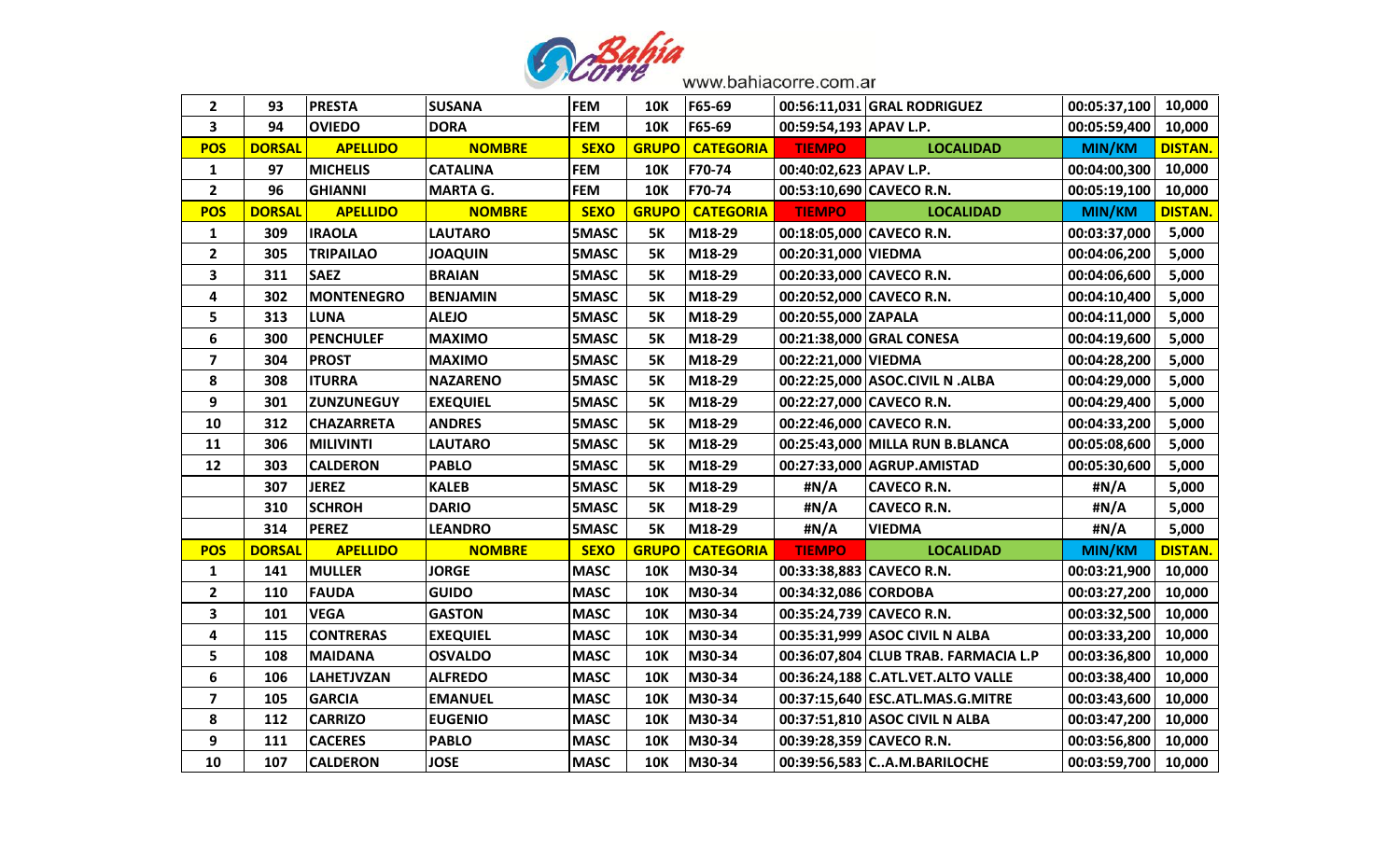

| 11                      | 116           | <b>CATRIN</b>    | <b>CLAUDIO</b>         | <b>MASC</b> | <b>10K</b>   | M30-34           | 00:40:07,629 CAVECO R.N. |                                      | 00:04:00,800 | 10,000         |
|-------------------------|---------------|------------------|------------------------|-------------|--------------|------------------|--------------------------|--------------------------------------|--------------|----------------|
| 12                      | 113           | <b>LEBEAU</b>    | <b>JORGE SSANTIAGO</b> | <b>MASC</b> | <b>10K</b>   | M30-34           |                          | 00:42:04,829 ASOC CIVIL N ALBA       | 00:04:12,500 | 10,000         |
| 13                      | 109           | <b>REGO</b>      | <b>JUAN IGNACIO</b>    | <b>MASC</b> | <b>10K</b>   | M30-34           |                          | 00:46:47,916 GRAL RODRIGUEZ          | 00:04:40,800 | 10,000         |
| 14                      | 103           | <b>CISTERNA</b>  | <b>MARCOS</b>          | <b>MASC</b> | <b>10K</b>   | M30-34           | 00:47:11,182 CAVECO R.N. |                                      | 00:04:43,100 | 10,000         |
| 15                      | 133           | <b>CHAP</b>      | <b>MAXIMILIANO</b>     | <b>MASC</b> | <b>10K</b>   | M30-34           | 00:47:25,102 APAV L.P.   |                                      | 00:04:44,500 | 10,000         |
| 16                      | 102           | <b>BABERON</b>   | <b>PABLO</b>           | <b>MASC</b> | <b>10K</b>   | M30-34           | 00:48:07,341 CAVECO R.N. |                                      | 00:04:48,700 | 10,000         |
| 17                      | 100           | <b>ANGELILLI</b> | <b>RODRIGO</b>         | <b>MASC</b> | <b>10K</b>   | M30-34           | 00:50:52,354 CAVECO R.N. |                                      | 00:05:05,200 | 10,000         |
|                         | 104           | <b>MILLAPI</b>   | <b>MIGUEL</b>          | <b>MASC</b> | <b>10K</b>   | M30-34           | #N/A                     | <b>CAVECO R.N.</b>                   | #N/A         | 10,000         |
| <b>POS</b>              | <b>DORSAL</b> | <b>APELLIDO</b>  | <b>NOMBRE</b>          | <b>SEXO</b> | <b>GRUPO</b> | <b>CATEGORIA</b> | <b>TIEMPO</b>            | <b>LOCALIDAD</b>                     | MIN/KM       | <b>DISTAN.</b> |
| $\mathbf{1}$            | 121           | <b>TORRES</b>    | <b>LUCIANO</b>         | <b>MASC</b> | <b>10K</b>   | M35-39           | 00:34:30,785 CAVECO R.N. |                                      | 00:03:27,100 | 10,000         |
| $\mathbf{2}$            | 118           | <b>CAVILLA</b>   | <b>JUAN CRUZ</b>       | <b>MASC</b> | <b>10K</b>   | M35-39           | 00:35:51,221 CAVECO R.N. |                                      | 00:03:35,100 | 10,000         |
| 3                       | 124           | <b>GRILLO</b>    | <b>EMANUEL</b>         | <b>MASC</b> | <b>10K</b>   | M35-39           |                          | 00:35:56,367 ASOC.CHUB.ATL.MASTER    | 00:03:35,600 | 10,000         |
| 4                       | 129           | <b>GARCIA</b>    | <b>DIEGO MARCELO</b>   | <b>MASC</b> | <b>10K</b>   | M35-39           |                          | 00:36:28,697   ASOC.ATLE.F Y C MAX   | 00:03:38,900 | 10,000         |
| 5                       | 126           | <b>CAÑETE</b>    | <b>JUAN CRUZ</b>       | <b>MASC</b> | <b>10K</b>   | M35-39           | 00:36:32,836 CAVECO R.N. |                                      | 00:03:39,300 | 10,000         |
| 6                       | 138           | <b>CHAVERO</b>   | <b>DARDO EMANUEL</b>   | <b>MASC</b> | <b>10K</b>   | M35-39           |                          | 00:36:40,117 ASOC CIVIL N ALBA       | 00:03:40,000 | 10,000         |
| $\overline{\mathbf{z}}$ | 117           | <b>YANCA</b>     | <b>GASTON</b>          | <b>MASC</b> | <b>10K</b>   | M35-39           | 00:37:45,142 CAVECO R.N. |                                      | 00:03:46,500 | 10,000         |
| 8                       | 128           | <b>CORTINA</b>   | <b>JUAN PABLO</b>      | <b>MASC</b> | <b>10K</b>   | M35-39           |                          | 00:39:06,701 CLUB TRAB. FARMACIA L.P | 00:03:54,700 | 10,000         |
| 9                       | 131           | <b>CURIHUALA</b> | <b>DAVID</b>           | <b>MASC</b> | <b>10K</b>   | M35-39           | 00:39:06,845 CAVECO R.N. |                                      | 00:03:54,700 | 10,000         |
| 10                      | 137           | <b>BAFFONI</b>   | <b>EMANUEL</b>         | <b>MASC</b> | <b>10K</b>   | M35-39           |                          | 00:40:00,837 ASOC CIVIL N ALBA       | 00:04:00,100 | 10,000         |
| 11                      | 139           | <b>FURH</b>      | <b>PABLO</b>           | <b>MASC</b> | <b>10K</b>   | M35-39           |                          | 00:40:37,579 ASOC CIVIL N ALBA       | 00:04:03,800 | 10,000         |
| 12                      | 114           | <b>RODRIGUEZ</b> | <b>MARCOS</b>          | <b>MASC</b> | <b>10K</b>   | M35-39           |                          | 00:41:03,298 ASOC CIVIL N ALBA       | 00:04:06,300 | 10,000         |
| 13                      | 125           | <b>FENILLAN</b>  | <b>ALEJANDRO</b>       | <b>MASC</b> | <b>10K</b>   | M35-39           |                          | 00:41:04,013 C.A.M.BARILOCHE         | 00:04:06,400 | 10,000         |
| 14                      | 130           | <b>BUENOPIL</b>  | <b>LUIS</b>            | <b>MASC</b> | <b>10K</b>   | M35-39           | 00:41:38,683 FADA R.N.   |                                      | 00:04:09,900 | 10,000         |
| 15                      | 135           | <b>CAPITAN</b>   | <b>LUCIANO</b>         | <b>MASC</b> | <b>10K</b>   | M35-39           |                          | 00:42:48,103 ASOC CIVIL N ALBA       | 00:04:16,800 | 10,000         |
| 16                      | 134           | <b>ALBA</b>      | <b>CESAR ALBERTO</b>   | <b>MASC</b> | <b>10K</b>   | M35-39           |                          | 00:42:55,883 ASOC CIVIL N ALBA       | 00:04:17,600 | 10,000         |
| 17                      | 132           | <b>POUSO</b>     | <b>JOAQUIN ABEL</b>    | <b>MASC</b> | <b>10K</b>   | M35-39           | 00:43:17,358 CAVECO R.N. |                                      | 00:04:19,700 | 10,000         |
| 18                      | 136           | <b>SCHNEIDER</b> | <b>MARIANO</b>         | <b>MASC</b> | <b>10K</b>   | M35-39           |                          | 00:43:43,129 ASOC CIVIL N ALBA       | 00:04:22,300 | 10,000         |
| 19                      | 123           | <b>OJEDA</b>     | <b>MARCELO</b>         | <b>MASC</b> | <b>10K</b>   | M35-39           |                          | 00:44:00,809 ASOC.CHUB.ATL.MASTER    | 00:04:24,100 | 10,000         |
| 20                      | 120           | <b>SALOMON</b>   | MIGUEL A.              | <b>MASC</b> | <b>10K</b>   | M35-39           | 00:44:05,072 CAVECO R.N. |                                      | 00:04:24,500 | 10,000         |
| 21                      | 140           | <b>MAMAMI</b>    | <b>ARMANDO</b>         | <b>MASC</b> | <b>10K</b>   | M35-39           |                          | 00:45:53,472 ASOC CIVIL N ALBA       | 00:04:35,300 | 10,000         |
|                         | 119           | <b>GIMENEZ</b>   | <b>HECTOR</b>          | <b>MASC</b> | <b>10K</b>   | M35-39           | #N/A                     | <b>CAVECO R.N.</b>                   | #N/A         | 10,000         |
|                         | 122           | <b>IGNACIO</b>   | <b>FERNANDO</b>        | <b>MASC</b> | <b>10K</b>   | M35-39           | #N/A                     | <b>CAVECO R.N.</b>                   | #N/A         | 10,000         |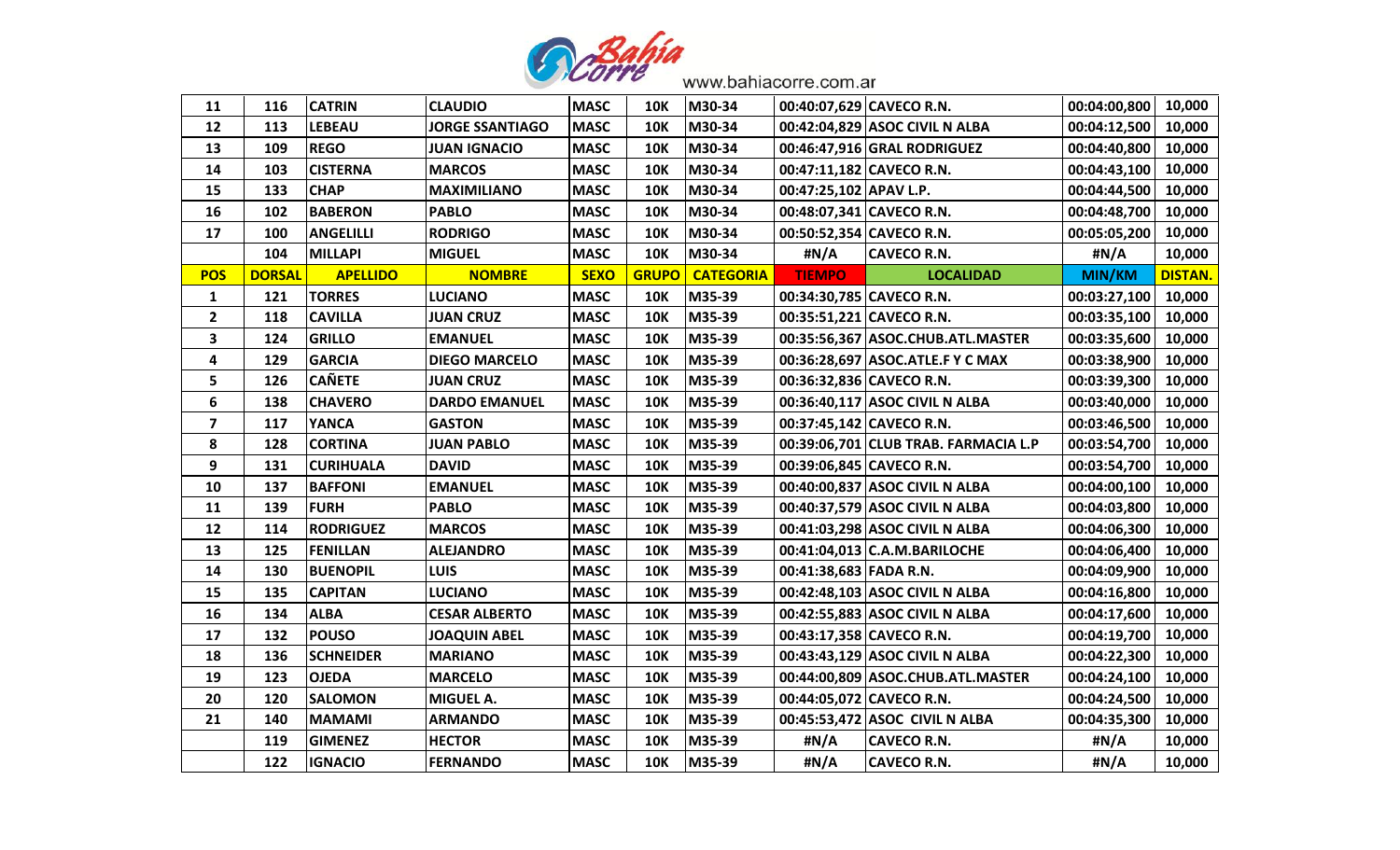

| <b>POS</b>              | <b>DORSAL</b> | <b>APELLIDO</b>    | <b>NOMBRE</b>          | <b>SEXO</b> | <b>GRUPO</b> | <b>CATEGORIA</b> | <b>TIEMPO</b>          | <b>LOCALIDAD</b>                     | MIN/KM        | <b>DISTAN.</b> |
|-------------------------|---------------|--------------------|------------------------|-------------|--------------|------------------|------------------------|--------------------------------------|---------------|----------------|
| $\mathbf{1}$            | 144           | <b>SANGUINETTI</b> | <b>ULISES</b>          | <b>MASC</b> | <b>10K</b>   | M40-44           |                        | 00:31:23,123 TRES ARROYOS            | 00:03:08,300  | 10,000         |
| $\mathbf{2}$            | 154           | <b>AGUIRRE</b>     | <b>ALFREDO</b>         | <b>MASC</b> | <b>10K</b>   | M40-44           | 00:33:08,594 APAV L.P. |                                      | 00:03:18,900  | 10,000         |
| 3                       | 147           | <b>GARCIA</b>      | <b>ALBERTO</b>         | <b>MASC</b> | <b>10K</b>   | M40-44           |                        | 00:34:35,124 ASOC.CHUB.ATL.MASTER    | 00:03:27,500  | 10,000         |
| 4                       | 155           | <b>ALBA</b>        | <b>NELSON</b>          | <b>MASC</b> | <b>10K</b>   | M40-44           |                        | 00:34:48,950 ASOC CIVIL N ALBA       | 00:03:28,900  | 10,000         |
| 5                       | 142           | <b>MONSALVE</b>    | <b>MIGUEL A.</b>       | <b>MASC</b> | <b>10K</b>   | M40-44           |                        | 00:35:01,675 CAVECO R.N.             | 00:03:30,200  | 10,000         |
| 6                       | 151           | <b>GIMENEZ</b>     | <b>SERGIO PATRICIO</b> | <b>MASC</b> | <b>10K</b>   | M40-44           |                        | 00:36:22,948 GRAL RODRIGUEZ          | 00:03:38,300  | 10,000         |
| $\overline{\mathbf{z}}$ | 145           | <b>MALAMUD</b>     | <b>GASTON E.</b>       | <b>MASC</b> | <b>10K</b>   | M40-44           |                        | 00:38:37,662 CBAM B.BLANCA           | 00:03:51,800  | 10,000         |
| 8                       | 149           | <b>MENDEZ</b>      | RICARDO JUAN.          | <b>MASC</b> | <b>10K</b>   | M40-44           | 00:40:33,259 CADAV     |                                      | 00:04:03,300  | 10,000         |
| 9                       | 150           | <b>CUBAS</b>       | <b>MARIO</b>           | <b>MASC</b> | <b>10K</b>   | M40-44           |                        | 00:40:55,148 CLUB TRAB. FARMACIA L.P | 00:04:05,500  | 10,000         |
| 10                      | 152           | <b>LEHR</b>        | <b>ANDRES</b>          | <b>MASC</b> | <b>10K</b>   | M40-44           | 00:41:45,980 FADA R.N. |                                      | 00:04:10,600  | 10,000         |
| 11                      | 148           | <b>ACOSTA</b>      | <b>ARIEL OMAR</b>      | <b>MASC</b> | <b>10K</b>   | M40-44           |                        | 00:42:12,372 CAVECO R.N.             | 00:04:13,200  | 10,000         |
| 12                      | 157           | <b>RUPPEL</b>      | <b>LEANDRO</b>         | <b>MASC</b> | <b>10K</b>   | M40-44           |                        | 00:43:44,192 ASOC CIVIL N ALBA       | 00:04:22,400  | 10,000         |
| 13                      | 156           | KEUNCHKARIAN       | <b>ARMANDO</b>         | <b>MASC</b> | <b>10K</b>   | M40-44           |                        | 00:44:28,160 ASOC CIVIL N ALBA       | 00:04:26,800  | 10,000         |
| 14                      | 158           | <b>MARIÑANCO</b>   | <b>ANGEL</b>           | <b>MASC</b> | <b>10K</b>   | M40-44           |                        | 00:46:21,957 ASOC CIVIL N ALBA       | 00:04:38,200  | 10,000         |
| 15                      | 143           | <b>BACCA</b>       | <b>DAMIAN</b>          | <b>MASC</b> | <b>10K</b>   | M40-44           |                        | 00:47:44,327 CAVECO R.N.             | 00:04:46,400  | 10,000         |
| 16                      | 153           | <b>CORDOBA</b>     | <b>GUSTAVO OSCAR</b>   | <b>MASC</b> | <b>10K</b>   | M40-44           | 00:52:23,811 APAV L.P. |                                      | 00:05:14,400  | 10,000         |
|                         | 146           | <b>MONGE</b>       | <b>EMANUEL</b>         | <b>MASC</b> | <b>10K</b>   | M40-44           | #N/A                   | <b>CBAM B.BLANCA</b>                 | #N/A          | 10,000         |
| <b>POS</b>              | <b>DORSAL</b> | <b>APELLIDO</b>    | <b>NOMBRE</b>          | <b>SEXO</b> | <b>GRUPO</b> | <b>CATEGORIA</b> | <b>TIEMPO</b>          | <b>LOCALIDAD</b>                     | <b>MIN/KM</b> | <b>DISTAN.</b> |
| $\mathbf{1}$            | 180           | <b>PERAFAN</b>     | <b>HERNAN</b>          | <b>MASC</b> | 10K          | M45-49           |                        | 00:36:57,783 ASOC CIVIL N ALBA       | 00:03:41,800  | 10,000         |
| $\overline{2}$          | 181           | <b>ROSSIO</b>      | <b>MARCOS</b>          | <b>MASC</b> | <b>10K</b>   | M45-49           |                        | 00:37:28,168 ASOC CIVIL N ALBA       | 00:03:44,800  | 10,000         |
| 3                       | 174           | <b>RUIZ</b>        | <b>DIEGO</b>           | <b>MASC</b> | <b>10K</b>   | M45-49           |                        | 00:38:21,243 CLUB TRAB. FARMACIA L.P | 00:03:50,100  | 10,000         |
| 4                       | 175           | <b>URRA</b>        | <b>MANUEL</b>          | <b>MASC</b> | <b>10K</b>   | M45-49           | 00:38:31,939 FADA R.N. |                                      | 00:03:51,200  | 10,000         |
| 5                       | 173           | <b>AGON</b>        | <b>MAURICIO</b>        | <b>MASC</b> | <b>10K</b>   | M45-49           |                        | 00:38:59,417 CLUB TRAB. FARMACIA L.P | 00:03:53,900  | 10,000         |
| 6                       | 182           | <b>SERRANO</b>     | <b>WALTER</b>          | <b>MASC</b> | <b>10K</b>   | M45-49           |                        | 00:39:40,908 CAVECO R.N.             | 00:03:58,100  | 10,000         |
| $\overline{\mathbf{z}}$ | 166           | <b>PALMA</b>       | <b>ALEJANDRO MARIO</b> | <b>MASC</b> | <b>10K</b>   | M45-49           |                        | 00:39:50,838 CBAM B.BLANCA           | 00:03:59,100  | 10,000         |
| 8                       | 178           | <b>PAZ</b>         | <b>CARLOS</b>          | <b>MASC</b> | <b>10K</b>   | M45-49           | 00:40:11,746 APAV L.P. |                                      | 00:04:01,200  | 10,000         |
| 9                       | 160           | <b>DEMASI</b>      | <b>ARIEL</b>           | <b>MASC</b> | <b>10K</b>   | M45-49           |                        | 00:40:32,559 CAVECO R.N.             | 00:04:03,300  | 10,000         |
| 10                      | 163           | <b>LONCOMAN</b>    | <b>JULIO ERNESTO</b>   | <b>MASC</b> | <b>10K</b>   | M45-49           |                        | 00:40:59,490 CIR.ATL.VET.A.VALLE     | 00:04:05,900  | 10,000         |
| 11                      | 170           | <b>VIQUE</b>       | <b>CARLOS JAVIER</b>   | <b>MASC</b> | <b>10K</b>   | M45-49           |                        | 00:41:58,166 CAVECO R.N.             | 00:04:11,800  | 10,000         |
| 12                      | 172           | <b>BASILE</b>      | <b>MAURO</b>           | <b>MASC</b> | <b>10K</b>   | M45-49           |                        | 00:42:42,197 CAVECO R.N.             | 00:04:16,200  | 10,000         |
| 13                      | 165           | <b>MINOR</b>       | <b>GERARDO</b>         | <b>MASC</b> | <b>10K</b>   | M45-49           |                        | 00:43:28,179 C.ATL.VET.ALTO VALLE    | 00:04:20,800  | 10,000         |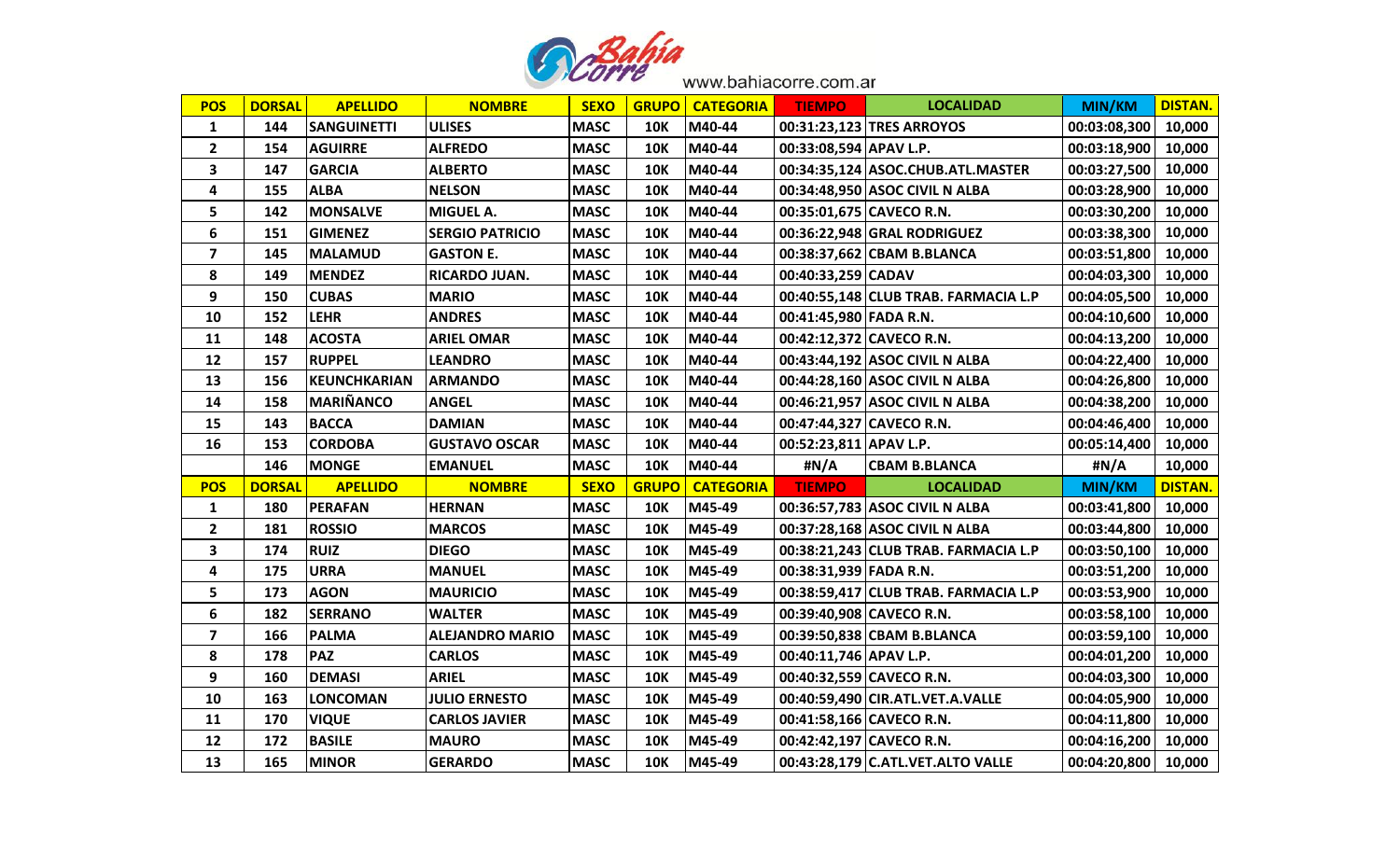

| 14           | 164           | <b>FERREIRA</b>   | <b>CRISTIAN ADRIAN</b> | <b>MASC</b> | 10K          | M45-49           |                        | 00:43:40,026 C.ATL.VET.ALTO VALLE    | 00:04:22,000 | 10,000         |
|--------------|---------------|-------------------|------------------------|-------------|--------------|------------------|------------------------|--------------------------------------|--------------|----------------|
| 15           | 168           | <b>RAMIREZ</b>    | <b>RAMON</b>           | <b>MASC</b> | <b>10K</b>   | M45-49           |                        | 00:44:39,742 ASOC.CHUB.ATL.MASTER    | 00:04:28,000 | 10,000         |
| 16           | 176           | <b>VILLEGAS</b>   | <b>JUAN</b>            | <b>MASC</b> | <b>10K</b>   | M45-49           | 00:47:23,291 FADA R.N. |                                      | 00:04:44,300 | 10,000         |
| 17           | 206           | <b>ROLDAN</b>     | <b>JULIO CESAR</b>     | <b>MASC</b> | <b>10K</b>   | M45-49           | 00:47:57,676 APAV L.P. |                                      | 00:04:47,800 | 10,000         |
| 18           | 171           | <b>CHANDIA</b>    | <b>GUSTAVO</b>         | <b>MASC</b> | <b>10K</b>   | M45-49           |                        | 00:48:45,376 C.A.V.NEUQUEN           | 00:04:52,500 | 10,000         |
| 19           | 179           | <b>MARIÑANCO</b>  | <b>MARIANO</b>         | <b>MASC</b> | <b>10K</b>   | M45-49           |                        | 00:49:51,636 ASOC CIVIL N ALBA       | 00:04:59,200 | 10,000         |
| 20           | 177           | <b>PARDIÑO</b>    | <b>LUIS</b>            | <b>MASC</b> | <b>10K</b>   | M45-49           | 00:49:59,278 APAV L.P. |                                      | 00:04:59,900 | 10,000         |
| 21           | 162           | <b>ZALAZAR</b>    | <b>WILSON RAUL</b>     | <b>MASC</b> | <b>10K</b>   | M45-49           |                        | 00:50:12,479 ESC.ATL.MASTER.G.MITRE  | 00:05:01,200 | 10,000         |
|              | 161           | <b>CAFRE</b>      | <b>MARCELO</b>         | <b>MASC</b> | <b>10K</b>   | M45-49           | #N/A                   | <b>CAVECO R.N.</b>                   | #N/A         | 10,000         |
|              | 167           | <b>MARTIN</b>     | <b>PAULO</b>           | <b>MASC</b> | <b>10K</b>   | M45-49           | #N/A                   | <b>CBAM B.BLANCA</b>                 | #N/A         | 10,000         |
|              | 169           | <b>RODRIGUEZ</b>  | <b>MARIO</b>           | <b>MASC</b> | <b>10K</b>   | M45-49           | #N/A                   | <b>ASOC.CHUB.ATL.MASTER</b>          | #N/A         | 10,000         |
| <b>POS</b>   | <b>DORSAL</b> | <b>APELLIDO</b>   | <b>NOMBRE</b>          | <b>SEXO</b> | <b>GRUPO</b> | <b>CATEGORIA</b> | <b>TIEMPO</b>          | <b>LOCALIDAD</b>                     | MIN/KM       | <b>DISTAN.</b> |
| 1            | 195           | <b>PADUA</b>      | <b>IGNACIO</b>         | <b>MASC</b> | 10K          | M50-54           |                        | 00:37:05,516 ASOC ATL.FCMAX          | 00:03:42,600 | 10,000         |
| $\mathbf{2}$ | 189           | <b>BILBAO</b>     | <b>HECTOR</b>          | <b>MASC</b> | <b>10K</b>   | M50-54           |                        | 00:37:07,590 ASOC.CHUB.ATL.MASTER    | 00:03:42,800 | 10,000         |
| 3            | 185           | <b>MANDERWALD</b> | <b>HERIBERTO</b>       | <b>MASC</b> | <b>10K</b>   | M50-54           | 00:37:24,857 TANDIL    |                                      | 00:03:44,500 | 10,000         |
| 4            | 188           | <b>AGRELO</b>     | <b>MARCELO</b>         | <b>MASC</b> | <b>10K</b>   | M50-54           |                        | 00:38:32,316 ASOC.CHUB.ATL.MASTER    | 00:03:51,200 | 10,000         |
| 5            | 199           | <b>CEVOLI</b>     | <b>LUIS JULIAN</b>     | <b>MASC</b> | <b>10K</b>   | M50-54           | 00:38:49,624 FADA R.N. |                                      | 00:03:53,000 | 10,000         |
| 6            | 192           | <b>SANDOVAL</b>   | <b>SEGUNDO</b>         | <b>MASC</b> | <b>10K</b>   | M50-54           |                        | 00:39:33,004 C.A.M.BARILOCHE         | 00:03:57,300 | 10,000         |
| 7            | 184           | <b>MONTENEGRO</b> | <b>SERGIO</b>          | <b>MASC</b> | <b>10K</b>   | M50-54           |                        | 00:39:56,337 CAVECO R.N.             | 00:03:59,600 | 10,000         |
| 8            | 191           | <b>TORRES</b>     | <b>FRANCISCO</b>       | <b>MASC</b> | <b>10K</b>   | M50-54           |                        | 00:39:57,342 C.A.V. NEUQUEN          | 00:03:59,700 | 10,000         |
| 9            | 201           | <b>YANCA</b>      | <b>SERGIO FABIAN</b>   | <b>MASC</b> | <b>10K</b>   | M50-54           | 00:40:07,801 FADA R.N. |                                      | 00:04:00,800 | 10,000         |
| 10           | 200           | <b>MONTAÑA</b>    | <b>ANIBAL</b>          | <b>MASC</b> | <b>10K</b>   | M50-54           | 00:40:14,388 FADA R.N. |                                      | 00:04:01,400 | 10,000         |
| 11           | 187           | <b>BUTAZZI</b>    | <b>JOSE LUIS</b>       | <b>MASC</b> | <b>10K</b>   | M50-54           |                        | 00:40:19,000 ASOC.CHUB.ATL.MASTER    | 00:04:01,900 | 10,000         |
| 12           | 196           | <b>GONZALES</b>   | <b>MAURICIO</b>        | <b>MASC</b> | <b>10K</b>   | M50-54           |                        | 00:41:31,098 GRAL RODRIGUEZ          | 00:04:09,100 | 10,000         |
| 13           | 190           | <b>BARRERA</b>    | <b>JUAN ALBERTO</b>    | <b>MASC</b> | <b>10K</b>   | M50-54           |                        | 00:43:21,119 CAVECO R.N.             | 00:04:20,100 | 10,000         |
| 14           | 205           | <b>SEISDEDOS</b>  | <b>DARIO</b>           | <b>MASC</b> | <b>10K</b>   | M50-54           | 00:44:56,760 APAV L.P. |                                      | 00:04:29,700 | 10,000         |
| 15           | 186           | <b>SANDOVAL</b>   | <b>WALTER</b>          | <b>MASC</b> | <b>10K</b>   | M50-54           |                        | 00:45:31,099 ASOC.CHUB.ATL.MASTER    | 00:04:33,100 | 10,000         |
| 16           | 194           | <b>MANZANELLI</b> | <b>MIGUEL</b>          | <b>MASC</b> | <b>10K</b>   | M50-54           |                        | 00:47:02,954 CLUB TRAB. FARMACIA L.P | 00:04:42,300 | 10,000         |
| 17           | 198           | <b>ALVAREZ</b>    | <b>JULIO</b>           | <b>MASC</b> | <b>10K</b>   | M50-54           | 00:47:32,848 FADA R.N. |                                      | 00:04:45,300 | 10,000         |
| 18           | 202           | <b>CARRANZA</b>   | <b>FABIO</b>           | <b>MASC</b> | <b>10K</b>   | M50-54           | 00:47:51,502 FADA R.N. |                                      | 00:04:47,200 | 10,000         |
| 19           | 203           | <b>FERREYRTA</b>  | <b>GASTON</b>          | <b>MASC</b> | <b>10K</b>   | M50-54           | 00:49:29,918 FADA R.N. |                                      | 00:04:57,000 | 10,000         |
| 20           | 193           | <b>ROMERO</b>     | <b>JORGE</b>           | <b>MASC</b> | <b>10K</b>   | M50-54           |                        | 00:57:21,784 C.A.M.BARILOCHE         | 00:05:44,200 | 10,000         |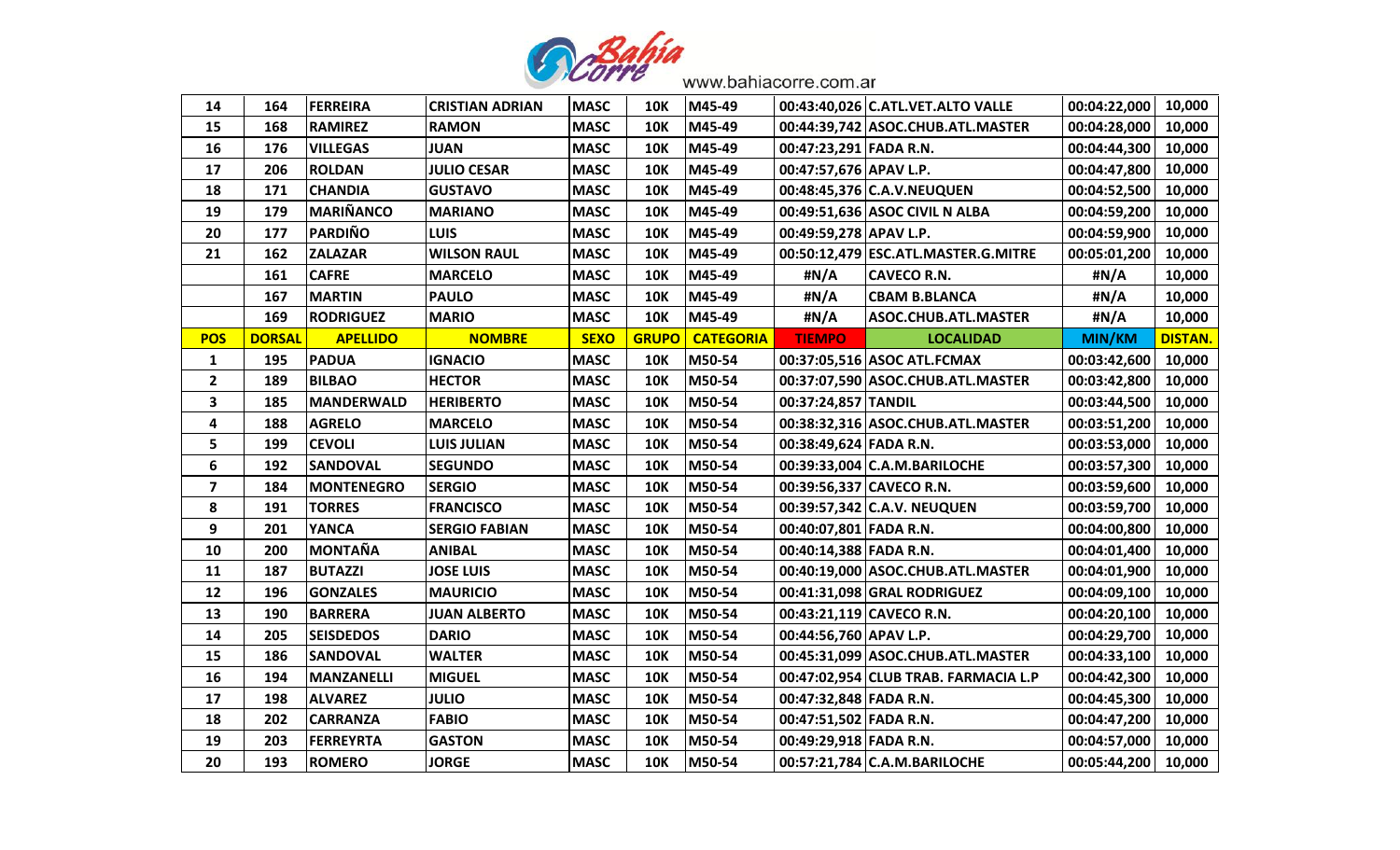

| 21                      | 204           | <b>CURILEN</b>     | <b>RAUL ALFREDO</b>    | <b>MASC</b> | <b>10K</b>   | M50-54           |                        | 01:00:04,694 CAVECO R.N.              | 00:06:00,500  | 10,000         |
|-------------------------|---------------|--------------------|------------------------|-------------|--------------|------------------|------------------------|---------------------------------------|---------------|----------------|
| 22                      | 197           | <b>ROBLES</b>      | <b>PEDRO</b>           | <b>MASC</b> | <b>10K</b>   | M50-54           |                        | 01:05:04,000 GRAL RODRIGUEZ           | 00:06:30,400  | 10,000         |
|                         | 207           | <b>LEON</b>        | <b>CLAUDIO</b>         | <b>MASC</b> | <b>10K</b>   | M50-54           | #N/A                   | <b>ASOC CIVIL N ALBA</b>              | #N/A          | 10,000         |
| <b>POS</b>              | <b>DORSAL</b> | <b>APELLIDO</b>    | <b>NOMBRE</b>          | <b>SEXO</b> | <b>GRUPO</b> | <b>CATEGORIA</b> | <b>TIEMPO</b>          | <b>LOCALIDAD</b>                      | <b>MIN/KM</b> | <b>DISTAN.</b> |
| $\mathbf{1}$            | 215           | <b>BORQUEZ</b>     | <b>DANIEL</b>          | <b>MASC</b> | <b>10K</b>   | M55-59           |                        | 00:38:02,682 ASOC.CHUB.ATL.MASTER     | 00:03:48,300  | 10,000         |
| $\mathbf{2}$            | 211           | <b>VILCHEZ</b>     | <b>HUGO ALEJANDRO</b>  | <b>MASC</b> | <b>10K</b>   | M55-59           |                        | 00:39:28,765 CBAM B.BLANCA            | 00:03:56,900  | 10,000         |
| 3                       | 216           | <b>HECKER</b>      | <b>SERGIO DANIEL</b>   | <b>MASC</b> | <b>10K</b>   | M55-59           |                        | 00:40:17,191 CAVECO R.N.              | 00:04:01,700  | 10,000         |
| 4                       | 212           | <b>PARIENTE</b>    | <b>PEDRO</b>           | <b>MASC</b> | <b>10K</b>   | M55-59           |                        | 00:41:37,858 ASOC.CHUB.ATL.MASTER     | 00:04:09,800  | 10,000         |
| 5                       | 209           | <b>MARINA</b>      | <b>ERNESTO</b>         | <b>MASC</b> | <b>10K</b>   | M55-59           |                        | 00:42:44,022 CIRC.ATLETA VET PLATENSE | 00:04:16,400  | 10,000         |
| 6                       | 217           | <b>VARGAS</b>      | <b>PABLO</b>           | <b>MASC</b> | <b>10K</b>   | M55-59           |                        | 00:43:19,684 C.A.V.NEUQUEN            | 00:04:20,000  | 10,000         |
| $\overline{\mathbf{z}}$ | 219           | <b>QUINTERO</b>    | <b>JUAN</b>            | <b>MASC</b> | <b>10K</b>   | M55-59           |                        | 00:44:07,410 CLUB TRAB. FARMACIA L.P  | 00:04:24,700  | 10,000         |
| 8                       | 223           | <b>BADER</b>       | <b>ALBERTO MARCELO</b> | <b>MASC</b> | <b>10K</b>   | M55-59           | 00:44:30,756 APAV L.P. |                                       | 00:04:27,100  | 10,000         |
| 9                       | 218           | <b>MENDEZ</b>      | <b>OMAR</b>            | <b>MASC</b> | <b>10K</b>   | M55-59           |                        | 00:46:22,330 CLUB TRAB. FARMACIA L.P  | 00:04:38,200  | 10,000         |
| 10                      | 214           | <b>BUTAZZI</b>     | <b>LUIS ALBERTO</b>    | <b>MASC</b> | <b>10K</b>   | M55-59           |                        | 00:47:30,961 ASOC.CHUB.ATL.MASTER     | 00:04:45,100  | 10,000         |
| 11                      | 210           | <b>SALVATIERRA</b> | <b>JOSE</b>            | <b>MASC</b> | <b>10K</b>   | M55-59           |                        | 00:50:20,744 ESC.ATL.MASTER G. MITRE  | 00:05:02,100  | 10,000         |
| 12                      | 220           | <b>WESBEK</b>      | <b>JORGE ADRIAN</b>    | <b>MASC</b> | <b>10K</b>   | M55-59           |                        | 00:52:01,106 GRAL RODRIGUEZ           | 00:05:12,100  | 10,000         |
| 13                      | 222           | <b>CISNEROS</b>    | <b>WALTER JAVIER</b>   | <b>MASC</b> | <b>10K</b>   | M55-59           | 00:53:29,518 APAV L.P. |                                       | 00:05:21,000  | 10,000         |
| 14                      | 221           | <b>FARAGO</b>      | <b>ALBERTO MARCELO</b> | <b>MASC</b> | <b>10K</b>   | M55-59           | 01:04:18,000 FADA R.N. |                                       | 00:06:25,800  | 10,000         |
| 15                      | 213           | <b>ESCALANTE</b>   | <b>MARIO</b>           | <b>MASC</b> | <b>10K</b>   | M55-59           |                        | 01:08:05,000 ASOC.CHUB.ATL.MASTER     | 00:06:48,500  | 10,000         |
| <b>POS</b>              | <b>DORSAL</b> | <b>APELLIDO</b>    | <b>NOMBRE</b>          | <b>SEXO</b> | <b>GRUPO</b> | <b>CATEGORIA</b> | <b>TIEMPO</b>          | <b>LOCALIDAD</b>                      | MIN/KM        | <b>DISTAN.</b> |
| $\mathbf{1}$            | 230           | <b>SOSA AUBONE</b> | <b>RICARDO</b>         | <b>MASC</b> | <b>10K</b>   | M60-64           |                        | 00:37:40,089 CIR.ATL. VET.PLATENSE    | 00:03:46,000  | 10,000         |
| $\mathbf{2}$            | 226           | <b>FERNANDEZ</b>   | <b>JOSE</b>            | <b>MASC</b> | <b>10K</b>   | M60-64           |                        | 00:43:40,939 ORENSE MEDANO 40         | 00:04:22,100  | 10,000         |
| 3                       | 227           | <b>BAEZ</b>        | <b>JOSE ADOLFO</b>     | <b>MASC</b> | <b>10K</b>   | M60-64           |                        | 00:45:06,176 C.A.M.BARILOCHE          | 00:04:30,600  | 10,000         |
| 4                       | 228           | <b>MARTINEZ</b>    | <b>RAMON G.</b>        | <b>MASC</b> | <b>10K</b>   | M60-64           | 00:45:32,605 FADA R.N. |                                       | 00:04:33,300  | 10,000         |
| 5                       | 225           | <b>CASTRO</b>      | <b>NERY</b>            | <b>MASC</b> | <b>10K</b>   | M60-64           |                        | 00:47:23,319 CAVECO R.N.              | 00:04:44,300  | 10,000         |
| 6                       | 232           | <b>MUSA</b>        | <b>LUIS ABEL</b>       | <b>MASC</b> | <b>10K</b>   | M60-64           | 00:48:27,303 APAV L.P. |                                       | 00:04:50,700  | 10,000         |
| $\overline{\mathbf{z}}$ | 229           | <b>MARIANO</b>     | <b>NIEVES</b>          | <b>MASC</b> | <b>10K</b>   | M60-64           |                        | 00:53:28,133 GRAL RODRIGUEZ           | 00:05:20,800  | 10,000         |
| 8                       | 231           | <b>ANDRADE</b>     | <b>OSCAR</b>           | <b>MASC</b> | <b>10K</b>   | M60-64           | 00:53:59,230 APAV L.P. |                                       | 00:05:23,900  | 10,000         |
| <b>POS</b>              | <b>DORSAL</b> | <b>APELLIDO</b>    | <b>NOMBRE</b>          | <b>SEXO</b> | <b>GRUPO</b> | <b>CATEGORIA</b> | <b>TIEMPO</b>          | <b>LOCALIDAD</b>                      | MIN/KM        | <b>DISTAN.</b> |
| $\mathbf{1}$            | 236           | <b>ARTERO</b>      | <b>MARCELO</b>         | <b>MASC</b> | <b>10K</b>   | M65-69           | 00:40:26,316 TANDIL    |                                       | 00:04:02,600  | 10,000         |
| $\mathbf{2}$            | 235           | <b>SOSA</b>        | <b>GERVASIO</b>        | <b>MASC</b> | <b>10K</b>   | M65-69           |                        | 00:42:23,802 C.ATL.VET.ALTO VALLE     | 00:04:14,400  | 10,000         |
| 3                       | 237           | <b>MARTINEZ</b>    | <b>JUAN NCARLOS</b>    | <b>MASC</b> | <b>10K</b>   | M65-69           | 00:44:18,937 CADAV     |                                       | 00:04:25,900  | 10,000         |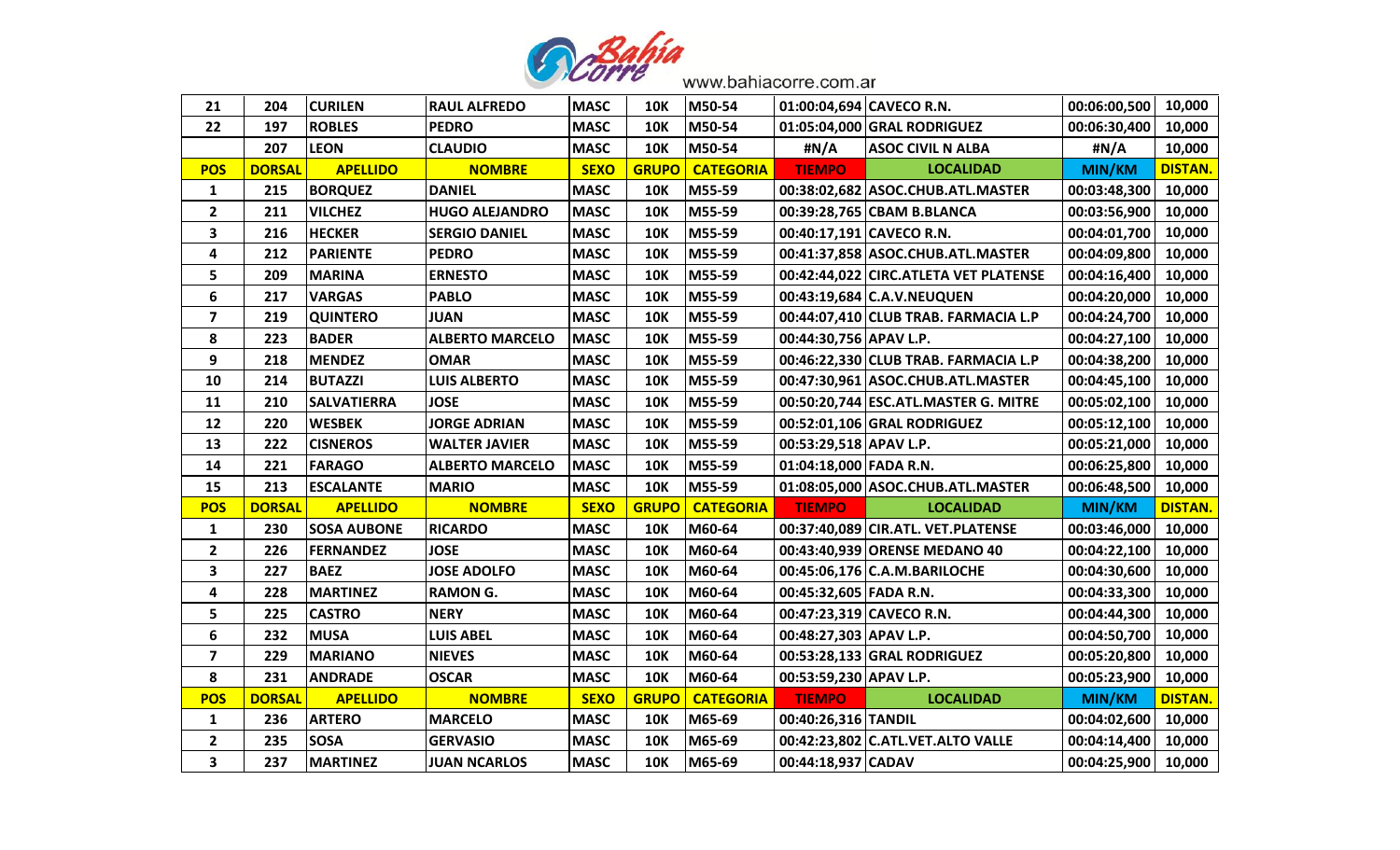

| 4            | 240           | <b>QUILODRAN</b>    | <b>JOSE</b>           | <b>MASC</b>               | <b>10K</b>   | M65-69                    |                          | 00:50:57,943 C.A.M.BARILOCHE | 00:05:05,800  | 10,000         |
|--------------|---------------|---------------------|-----------------------|---------------------------|--------------|---------------------------|--------------------------|------------------------------|---------------|----------------|
| 5            | 239           | <b>CHANDIA</b>      | <b>ROBERTO</b>        | <b>MASC</b>               | <b>10K</b>   | M65-69                    |                          | 00:52:12,325 C.A.V.NEUQUEN   | 00:05:13,200  | 10,000         |
| 6            | 238           | <b>CERDA</b>        | <b>ELIAS</b>          | <b>MASC</b>               | <b>10K</b>   | M65-69                    | 00:53:06,081 CAVECO R.N. |                              | 00:05:18,600  | 10,000         |
|              | 234           | LARRAÑAGA           | <b>CARLOS</b>         | <b>MASC</b>               | <b>10K</b>   | M65-69                    | #N/A                     | <b>CAVECO R.N.</b>           | #N/A          | 10,000         |
|              | 1241          | <b>MALDONADO</b>    | <b>MARCOS</b>         | <b>MASC</b>               | <b>10K</b>   | M65-69                    | #N/A                     | <b>CORDOBA</b>               | #N/A          | 10,000         |
| <b>POS</b>   | <b>DORSAL</b> | <b>APELLIDO</b>     | <b>NOMBRE</b>         | <b>SEXO</b>               | <b>GRUPO</b> | <b>CATEGORIA</b>          | <b>TIEMPO</b>            | <b>LOCALIDAD</b>             | <b>MIN/KM</b> | <b>DISTAN.</b> |
| 1            | 245           | <b>DE NIRO</b>      | <b>VICTOR HUGO</b>    | <b>MASC</b>               | <b>10K</b>   | M70-74                    | 00:37:22,338 APAV L.P.   |                              | 00:03:44,200  | 10,000         |
| $\mathbf{2}$ | 246           | <b>MATAMALA</b>     | <b>HECTOR LUIS</b>    | <b>MASC</b>               | <b>10K</b>   | M70-74                    | 00:43:56,156 APAV L.P.   |                              | 00:04:23,600  | 10,000         |
| 3            | 244           | <b>MORAE</b>        | <b>ANTONIO</b>        | <b>MASC</b>               | <b>10K</b>   | M70-74                    |                          | 00:53:43,161 ZONA 5 RUNING   | 00:05:22,300  | 10,000         |
| 4            | 243           | <b>CARDOZO</b>      | <b>PAULINO</b>        | <b>MASC</b>               | <b>10K</b>   | M70-74                    | 01:02:07,834 CAVECO R.N. |                              | 00:06:12,800  | 10,000         |
| <b>POS</b>   | <b>DORSAL</b> | <b>APELLIDO</b>     | <b>NOMBRE</b>         | <b>SEXO</b>               | <b>GRUPO</b> | <b>CATEGORIA</b>          | <b>TIEMPO</b>            | <b>LOCALIDAD</b>             | MIN/KM        | <b>DISTAN.</b> |
| 1            | 247           | <b>MEREA LLANOS</b> | <b>JULIO</b>          | <b>MASC</b>               | <b>10K</b>   | M75-79                    | 00:50:27,469 CAVECO R.N. |                              | 00:05:02,700  | 10,000         |
| $\mathbf{2}$ | 248           | <b>CHAINE</b>       | <b>JUAN</b>           | <b>MASC</b>               | <b>10K</b>   | M75-79                    | 00:53:15,092 CAVECO R.N. |                              | 00:05:19,500  | 10,000         |
| 3            | 249           | <b>SERRATTI</b>     | <b>MIGUEL ORLANDO</b> | <b>MASC</b>               | <b>10K</b>   | M75-79                    | 00:59:30,562 CAVECO R.N. |                              | 00:05:57,100  | 10,000         |
| 4            | 250           | <b>SILVA</b>        | <b>ABEL</b>           | <b>MASC</b>               | <b>10K</b>   | M75-79                    |                          | 01:15:55,000 C.A.M.BARILOCHE | 00:07:35,500  | 10,000         |
| <b>POS</b>   | <b>DORSAL</b> | <b>APELLIDO</b>     | <b>NOMBRE</b>         | <b>SEXO</b>               | <b>GRUPO</b> | <b>CATEGORIA</b>          | <b>TIEMPO</b>            | <b>LOCALIDAD</b>             | <b>MIN/KM</b> | <b>DISTAN.</b> |
|              | 12            | XX                  | XX                    | X                         | <b>10K</b>   | X                         | #N/A                     | $\boldsymbol{\mathsf{x}}$    | #N/A          | 10,000         |
|              | 22            | <b>XX</b>           | XX                    | X                         | <b>10K</b>   | X                         | #N/A                     | $\overline{\mathbf{x}}$      | #N/A          | 10,000         |
|              | 35            | XX                  | XX                    | X                         | <b>10K</b>   | X                         | #N/A                     | X                            | #N/A          | 10,000         |
|              | 57            | <b>XX</b>           | XX                    | X                         | <b>10K</b>   | $\overline{\mathbf{x}}$   | #N/A                     | $\overline{\mathbf{x}}$      | #N/A          | 10,000         |
|              | 71            | <b>XX</b>           | XX                    | X                         | <b>10K</b>   | X                         | #N/A                     | $\overline{\mathbf{x}}$      | #N/A          | 10,000         |
|              | 84            | XX                  | <b>XX</b>             | X                         | <b>10K</b>   | $\boldsymbol{\mathsf{x}}$ | #N/A                     | $\overline{\mathbf{x}}$      | #N/A          | 10,000         |
|              | 91            | XX                  | XX                    | X                         | <b>10K</b>   | $\boldsymbol{\mathsf{x}}$ | #N/A                     | $\overline{\mathbf{x}}$      | #N/A          | 10,000         |
|              | 95            | <b>XX</b>           | <b>XX</b>             | $\boldsymbol{\mathsf{X}}$ | <b>10K</b>   | <b>X</b>                  | #N/A                     | $\overline{\mathbf{x}}$      | #N/A          | 10,000         |
|              | 98            | XX                  | XX                    | X                         | <b>10K</b>   | X                         | #N/A                     | X                            | #N/A          | 10,000         |
|              | 99            | <b>XX</b>           | XX                    | X                         | <b>10K</b>   | $\boldsymbol{\mathsf{x}}$ | #N/A                     | $\overline{\mathbf{x}}$      | #N/A          | 10,000         |
|              | X             | <b>XX</b>           | <b>XX</b>             | X                         | <b>10K</b>   | <b>X</b>                  | #N/A                     | $\overline{\mathbf{x}}$      | #N/A          | 10,000         |
|              | 127           | XX                  | XX                    | X                         | <b>10K</b>   | X                         | #N/A                     | $\boldsymbol{\mathsf{x}}$    | #N/A          | 10,000         |
|              | 159           | XX                  | XX                    | X                         | <b>10K</b>   | $\boldsymbol{\mathsf{x}}$ | #N/A                     | $\overline{\mathbf{x}}$      | #N/A          | 10,000         |
|              | 183           | <b>XX</b>           | XX                    | $\mathsf{\overline{X}}$   | <b>10K</b>   | X                         | #N/A                     | $\overline{\mathbf{x}}$      | #N/A          | 10,000         |
|              | 208           | XX                  | XX                    | X                         | <b>10K</b>   | X                         | #N/A                     | $\boldsymbol{\mathsf{X}}$    | #N/A          | 10,000         |
|              | 224           | <b>XX</b>           | XX                    | X                         | <b>10K</b>   | X                         | #N/A                     | $\boldsymbol{\mathsf{x}}$    | #N/A          | 10,000         |